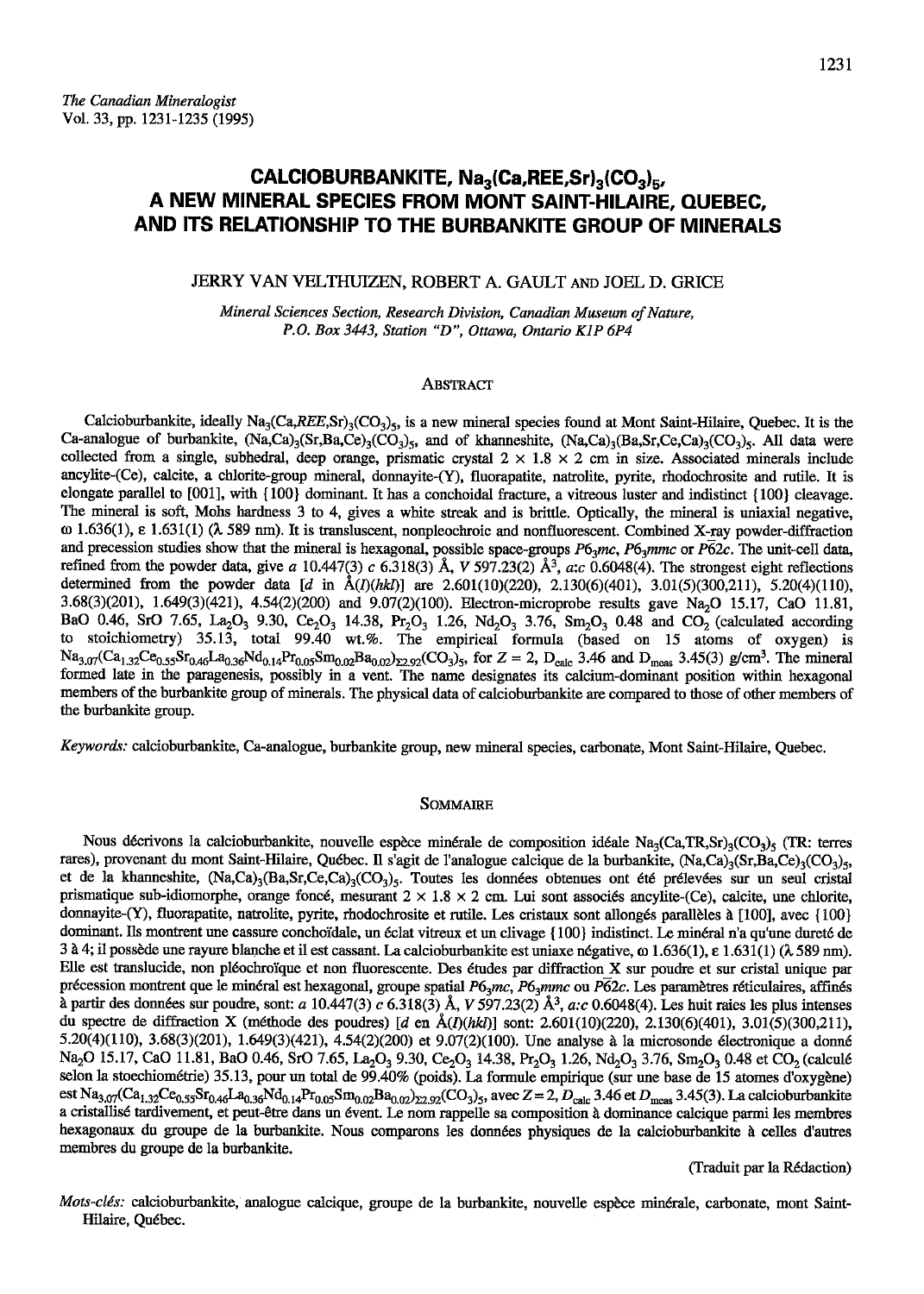## **INTRODUCTION**

Burbankite-group minerals of general formula  $A_3B_3(CO_3)$ <sub>5</sub>, where A stands for Na, Ca, and B represents Ca, Sr, Ba, and the rare-earth elements (REE), are common constituents of peralkaline rocks. At Mont Saint-Hilaire, Quebec, four members of this group were identified as a result of examination of specimens preserved in the National Mineral Collection of Canada and specimens more recently collected by staff of the Canadian Museum of Nature. This work has resulted in the characterization of two new members of the burbankite group, petersenite-(Ce) (Grice et al. 1994) and calcioburbankite, the subject of this study. Other members that were identified at Mont Saint-Hilaire include burbankite and remondite-(Ce). Khanneshite remains elusive there. However, given the potential of numerous chemical substitutions and the variety of environments at Mont Saint-Hilaire in which these minerals occur, additional new members of the group may well be found. The physical and optical properties of members of the burbankite group are similar Cfable 1), hence new species were perhaps overlooked.

The specimen that was later designated the holotype was collected by Mr. Jacques Bradley during the late 1960s, and acquired by the Canadian Museum of Nature in 1972. The exact locality of the specimen, i.e., whether it originated from the Poudrette quarry or the Demix quarry, remains unknown. Both quarries are currently a single entity.

The name of this new species, calcioburbankite, reflects its Ca-dominant chemistrv within the

TABLE 1. COMPARATIVE PHYSICAL PROPERTIES. MINERALS OF THE BURBANKITE GROUP

| Symmetry                             |                                   | <b>HEXAGONAL</b>         | MONOCLINIC<br>(pseudohexagonal) |                           |                                 |                               |  |
|--------------------------------------|-----------------------------------|--------------------------|---------------------------------|---------------------------|---------------------------------|-------------------------------|--|
| S.G.                                 | ı<br>P6 <sub>x</sub> mmc<br>P6.mc | $\mathbf{2}$<br>$P6_3mc$ | 3<br>P6 <sub>3</sub> mmc        | 4<br>$P6$ <sub>3</sub> mc | 5<br>P2,                        | 6<br>$P2_{1}$                 |  |
| UNIT CELL                            |                                   |                          |                                 |                           |                                 |                               |  |
| a (Å)<br>b (Å)                       | 10.447(3)                         | 10.514                   | 10.53                           | 10.65(1)                  | 20.872(4)<br>6.367(1)           | 10.444<br>6.313               |  |
| c (Å)<br>$\beta$ (°)                 | 6.318(3)                          | 6.520                    | 6.47                            | 6.58(1)                   | 10.601<br>120.50                | 10.445<br>119.86              |  |
| $V(A^3)$                             | 597,23(2)                         | 613.76*                  | 621.0*                          | 650.20*                   | 1213.9(4)                       | 597(1)                        |  |
| <b>OPTICS</b>                        |                                   |                          |                                 |                           |                                 |                               |  |
| Sign                                 | $(-)$                             | $(-)$                    | $(-)$                           | $(\lnot)$                 | $(-,+)$                         | $^{(+)}$                      |  |
| ъ                                    | 1,636(1)                          | 1.616                    | 1.627                           | 1.622                     |                                 |                               |  |
| a<br>α<br>β<br>Y<br>$2V_{\rm{calc}}$ | 1.631(1)                          | 1.597                    | 1.615                           | 1.610                     | 1.623<br>1.636<br>1.649<br>89.9 | 1.632<br>1.633<br>1,638<br>40 |  |
| $D_{\rm{calc}}$                      | 3.452                             | 3.50                     | 3.561*                          | $3.8 - 3 - 9$             | 3.67                            | 3.46                          |  |

\* calculated for this study. S.G.: space group.<br>Samples: 1 calcioburbankite, Mont Saint-Hilaire, Quebec; 2 burbankite, Mont Saint-Hil Quebec (Chen & Chao 1974); 3 burbankite, Bearpaw Monntains, Montana (Pecora & Kea<br>1953); 4 khamneshite, Khamneshin, Afghanistan (Eremenko & Bel'ko 1982); 5 petersenite-(Cc) Mont Saint-Hilaire, Quebec (Grice et al. 1994); 6 remondite-(Ce), Ebounja, Cameroon (Cesbron et al. 1988).

burbankite group of minerals. The new mineral and mineral name were approved by the Commission on New Minerals and Mineral Names, IMA. The holotype specimen is preserved at the Canadian Museum of Nature under catalogue number 508M.

## **OCCURRENCE**

Mont Saint-Hilaire, a complex agpaitic intrusion located at a triple junction and possibly the site of a mantle plume, is one of a number of compositionally different plutons and stocks that are aligned along the Ottawa-Bonnechère graben, a failed rift (Kumarapelli & Saull 1966) that extends from Temiscamingue, Quebec (Kipawa alkaline complex,  $\sim$ 900 to 1300 Ma; Sinclair et al. 1992) to the Newmount seamounts and the continental shelf. Periodic activation of the graben and triple junction, and the resultant igneous activity, arc expressed by the Cretaceous (110 to 120 Ma) emplacement of Mont Saint-Hilaire (Currie 1989), nunerous sills and dykes of the Monfreal region, the Blackburn carbonatite (Hogarth et al. 1988), and other intrusive bodies within the Monteregian Hills petrographic province. A comprehensive overview of Mont Sainf-Hilairc, including general information on mineral species, and a complete set of references, is found in Mandarino & Anderson (1989) and in Horváth & Gault  $(1990).$ 

Calcioburbankite occurs in the quarry at Mont Saint-Hilaire, Rouville County, Quebec, found in two distinct modes of occurrence, each hosting different mineral assemblages. On the holotype specimen, the associated species include ancylite-(Ce), calcite, a chlorite-group mineral, donnayite-(Y), fluorapatite, natrolite, pyrite, rhodochrosite and rutile, suggesting that the mineral may have formed in a vent (Van Velthuizen 1990). Many species (including various REE-bearing carbonates) are found in this mode of occlurence. However, because an overlap between assemblages in this environment and in altered pegmatites, the exact mode of occurrence for the holotype specimen remains unclear.

Subsequent to the characterization of this mineral, subhedral crystals of La-enriched calcioburbankite (Table 2) were encountered in a vug in a fragment of marble xenolith. These xenoliths are unique to the aureole surrounding the homfels unit (Van Velthuizen 1990). Unlike other observed marble xenoliths at Mont Saint-Hilaire, which are characterized by the consistent presence of pectolite and sodic amphiboles, shortite is the dominant late-forming mineral present in this association. Calcioburbankite formed late in the paragenetic sequence, but before shortite. In this environment, the mineral forms nearly equant crystals less than  $0.5$  mm across that display  $\{100\}$ , have fibrous terminations and possess a silky white exterior and a light pink, translucent interior. Another crystal  $0.5$  mm across displays  $\{100\}$  and  $\{001\}$ .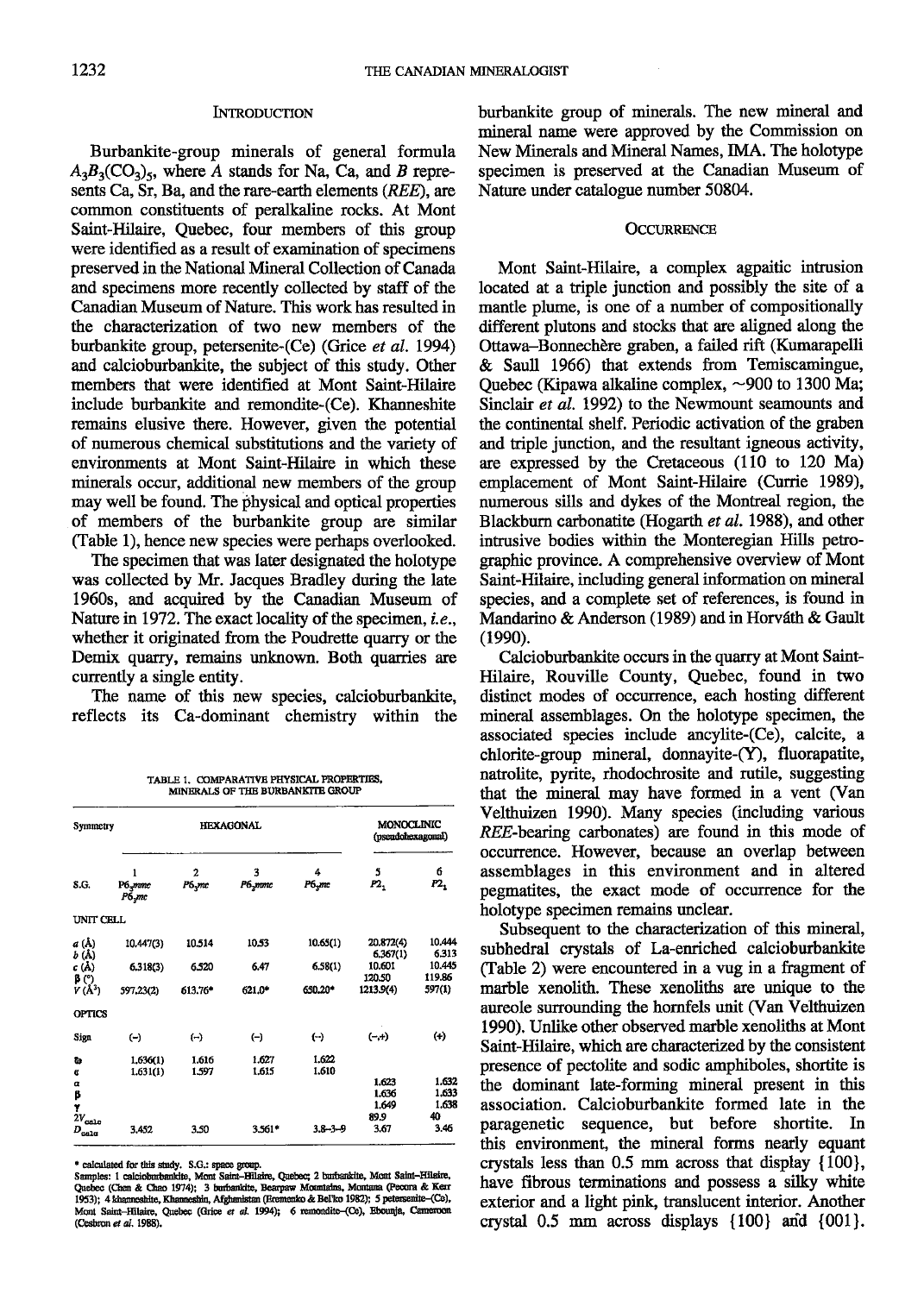|                                                | 1      |                        | $\overline{a}$ |                        | 3      |                        | 4      |                        | 5      |                        |
|------------------------------------------------|--------|------------------------|----------------|------------------------|--------|------------------------|--------|------------------------|--------|------------------------|
| Na <sub>2</sub> O                              | 15.17  | $(14.99 - 15.43)$      |                | 13.81 (13.70-13.91)    | 10.01  | $(10.01 - 13.60)$      | 15.59  | $(13, 40 - 16, 21)$    | 16.77  | $(15.36 - 16.77)$      |
| CaO                                            | 11.81  | $(11.71 - 11.99)$      | 12.48          | $(12.08 - 12.88)$      | 13.40  | $(13.93 - 17.40)$      | 8.54   | $(2.74 - 8.54)$        | 5.07   | $(1.33 - 7.08)$        |
| BaO                                            | 0.46   | $(0.45 - 0.47)$        | 6.00           | $(2.66 - 9.54)$        | 4.17   | $(1.30 - 7.90)$        | 1.35   | $(0.16 - 6.16)$        | 0.54   | $(0.10 - 1.87)$        |
| S:O                                            | 7.65   | $(7.39 - 7.90)$        | 7.90           | $(4.93 - 13.52)$       | 36.48  | $(17.20 - 36.48)$      | 7.38   | $(3.50 - 11.30)$       | 2.37   | $(0.62 - 7.04)$        |
| La <sub>2</sub> O <sub>3</sub>                 | 9.30   | $(9.12 - 9.40)$        | 12.51          | $(12,02 - 13,00)$      | 0.45   | $(0.18 - 7.98)$        | 12.46  | $(0.45 - 12.74)$       | 12.14  | $(12.14 - 14.76)$      |
| Ce <sub>2</sub> O <sub>3</sub>                 | 14.38  | $(14.08 - 14.66)$      | 10.89          | $(9.60 - 12.18)$       | 0.85   | $(0.52 - 7.37)$        | 16.21  | $(14.73 - 18.75)$      | 21.29  | $(15.13 - 22.96)$      |
| $Pr_2O_3$                                      | 1.26   | $(1.41 - 1.23)$        |                |                        |        | $(0.00 - 0.49)$        | 1.33   | $(0.98 - 1.84)$        | 2.10   | $(1.02 - 2.34)$        |
| Nd,O,                                          | 3.76   | $(3.71 - 3.82)$        | 0.74           | $(0.50 - 0.97)$        | 0.12   | $(0.00 - 2.86)$        | 2.72   | $(2.33 - 5.41)$        | 5.04   | $(2.67 - 6.15)$        |
| Sm,O,                                          | 0.48   | $(0.38 - 0.58)$        |                |                        |        | $(0.00 - 0.33)$        | 0.38   | $(0.18 - 0.86)$        | 0.66   | $(0.19 - 1.05)$        |
| En,O,                                          |        |                        |                |                        |        |                        | 0.10   | $(0.00 - 0.10)$        |        |                        |
| co,                                            | 35.13  | $(34.85 - 35.52)$      | 34.98          | $(34.59 - 35.37)$      | 34.89  | $(33.91 - 34.89)$      | 34.64  | $(31.64 - 36.33)$      | 34.07  | $(31.66 - 34.25)$      |
| Total                                          | 99.40  |                        | 100.64         |                        | 100.37 |                        | 100.70 |                        | 101.26 |                        |
| Atomic proportions based on 15 atoms of oxygen |        |                        |                |                        |        |                        |        |                        |        |                        |
| Na                                             |        | 3.063 (3.054-3.085)    |                | 2.803 (2.793-2.813)    |        | 2.037 (2.037-2.325)    |        | 3.195 (3.007-3.480)    |        | 3.495 (3.305-3.372)    |
| Ca                                             |        | 1.319 (3.054-3.085)    |                | 1.400 (1.371-1.429)    |        | 1.507 (0.856-1.507)    |        | 0.967 (0.340-1.286)    |        | 0.584 (0.190-0.832)    |
| Ba                                             |        | $0.019(0.018 - 0.019)$ |                | $0.246(0.102 - 0.387)$ |        | 0.172 (0.172-0.285)    |        | 0.056 (0.006-0.137)    |        | $0.023(0.011 - 0.082)$ |
| Sr                                             |        | $0.462(0.448 - 0.481)$ |                | 0.560 (0.296-0.830)    |        | 2.221 (1.077-2.221)    |        | 0.452 (0.203-0.716)    |        | 0.148 (0.042-0.458)    |
| La                                             |        | 0.357 (0.353-0.362)    |                | 0.483 (0.469-0.497)    |        | $0.017(0.007 - 0.318)$ |        | 0.486 (0.017-0.634)    |        | 0.481 (0.343-0.612)    |
| Ce                                             |        | 0.549 (0.549-0.561)    |                | 0.417 (0.372-0.462)    |        | $0.330(0.021 - 0.501)$ |        | $0.627(0.627 - 0.899)$ |        | $0.838(0.621 - 0.968)$ |
| Pr                                             |        | 0.048 (0.042-0.481)    |                |                        |        | 0.019 (0.000-0.019)    |        | 0.051 (0.048-0.067)    |        | $0.082(0.040 - 0.097)$ |
| Nd                                             |        | 0.140 (0.139-0.141)    |                | 0.028 (0.036-0.019)    |        | 0.004 (0.000-0.110)    |        | 0.103 (0.103-0.170)    |        | $0.236(0.103 - 0.247)$ |
| Sm                                             |        | $0.017(0.014 - 0.021)$ |                |                        |        | $0.010(0.000 - 0.010)$ |        | $0.014(0.011 - 0.034)$ |        | $0.024(0.007 - 0.037)$ |
| Еп                                             |        |                        |                |                        |        |                        |        | $0.004(0.000 - 0.004)$ |        |                        |
| с                                              | 5.000  |                        | 5.000          |                        | 5.000  |                        | 5.000  |                        | 5.000  |                        |
| Sım                                            | 10.977 |                        | 10.938         |                        | 10.991 |                        | 10.955 |                        | 10.915 |                        |

TABLE 2. COMPARATIVE CHEMICAL DATA ON MEMBERS OF THE BURBANKTTE GROUP FROM MONT SAINT-HILAIRE

Samples: 1 calcioburbankite: specimen from altered pegmatite or vent; 2 calcioburbankite (La-enriched), specimen from marble xenolith found in contact zone of homfels unit; 3 burbankite, specimens from miarolitic cavities in nepheline-sodalite syenite; 4 remondite-(Ce), specimens from pegmatite in nepheline syeuite in contact zone with homicls unit: 5 petersenite-(Ce), specimens from pegmatite in nepheline-sodalite syenite in contact zone with homfels mit.

Associated species in this marble xenolith include aegirine, calcite, fluorite, galena, leucophanite, mangan-neptunite, microcline. molybdenite- $2H$ and -3R, narsarsukite, pectolite, pyrite, schairerite, shortite, sodalite, sphalerite, thermonatrite and titanite.

# PHYSICAL AND OPTICAL PROPERTIES

The holotype specimen of calcioburbankite is a subhedral prismatic crystal, elongate parallel to {001}, measuring  $2 \times 1.8 \times 2$  cm. The exterior of the crystal is partially altered to ancylite-(Ce) and possibly carbocernaite. A second crystal, relatively unaltered. adjacent to the principal crystal, displays similar physical characteristics. The interior of the main crystal is deep orange in color, with a vitreous luster; it is translucent and gives a white streak. The Mohs hardness is 3 to 4. Calcioburbankite has an indistinct cleavage {100} and a conchoidal fracture: it is brittle. Fluorescence was not detected in either long or short-wave ultraviolet light. The measured density,  $3.45(3)$  g/cm<sup>3</sup>, determined by the suspension method using Clerici solution, compares well with the calculated density of 3.46 g/cm<sup>3</sup> derived from the empirical formula. It dissolves rapidly in 10% HCl. Calcioburbankite is uniaxial negative,  $\omega$  1.636(1),  $\epsilon$  1.631(1) ( $\lambda$  = 589 nm), and is nonpleochroic. A

compatibility index of 0.004 was calculated using the Gladstone–Dale constants (Mandarino 1979, 1981); this indicates superior agreement between the physical and chemical data.

#### CHEMICAL COMPOSITION

Chemical analyses were performed using a JEOL 733 Superprobe utilizing Tracor Northern 5600 automation. The wavelength-dispersion mode was used. A conventional ZAF correction routine for data reduction was employed using the Tracor Northern Task series of programs. The operating voltage was 15 kV, and the beam current, 0.020 µA. To prevent sample decomposition, the electron beam was defocused to  $50 \mu A$ . Chemical homogeneity was checked using the electron-backscatter detector prior to analysis. For each analysis Na was sought first. with the data for Na collected for 10 seconds. Data collection for all other elements present was collected for 25 seconds or 0.50% precision, whichever was attained first.

The average result of three analyses on three grains is given in Table 3. A 100-second energy-dispersion scan indicated no other elements with Z greater than 8, except those reported here. The elements Y, Eu, Gd, Tb, Dy, Ho, Er, Tm, Yb, Lu, and Th were sought using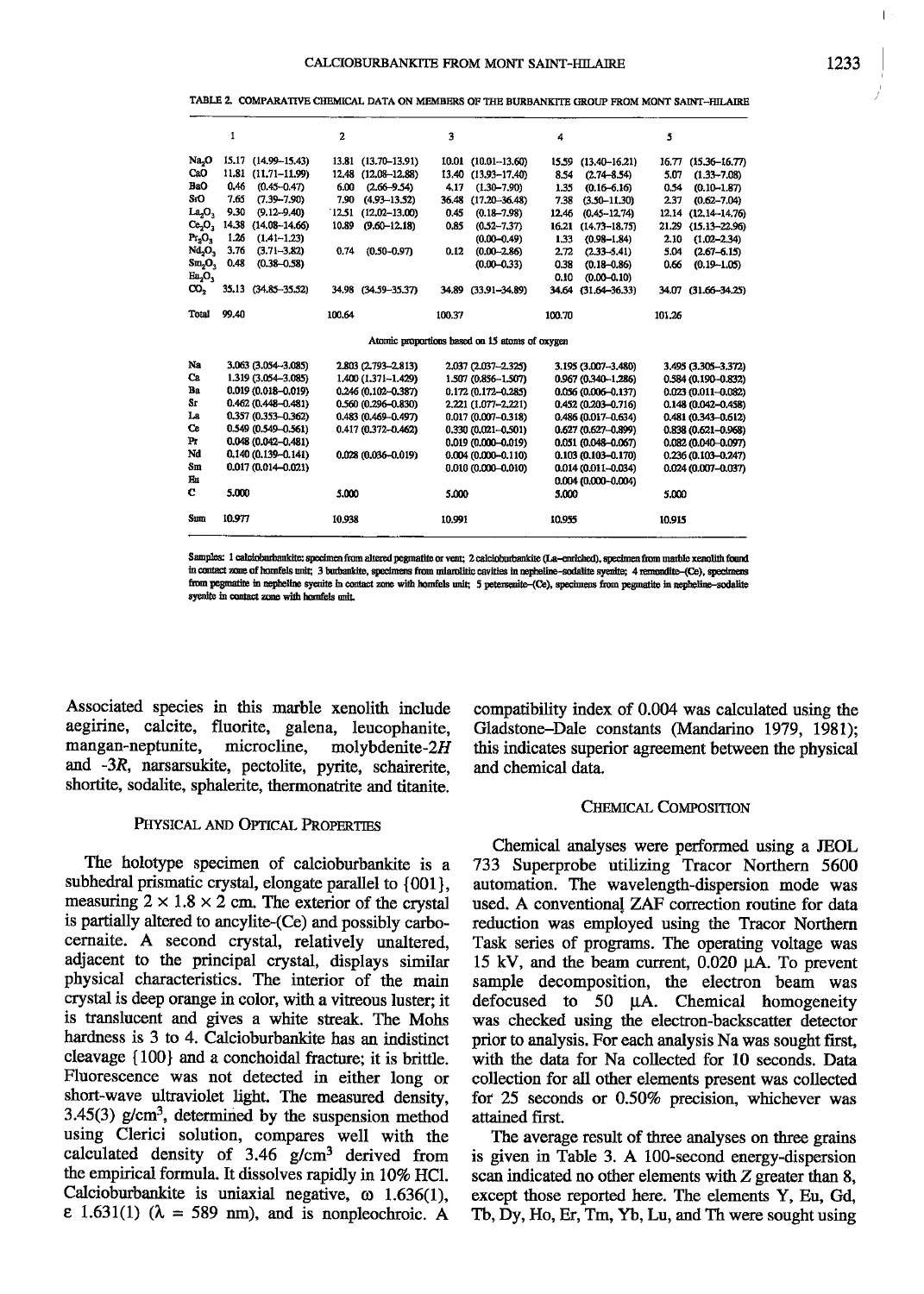TABLE 3. COMPARATIVE CHEMICAL DATA FOR MEMBERS OF THE BURBANKTIE GROUP

|                                | ı       | $\overline{2}$ | 3     | 4     | 5      | 6     |
|--------------------------------|---------|----------------|-------|-------|--------|-------|
| Na <sub>2</sub> O              | 15.17   | 8.30           | 9.69  | 6.77  | 17.38  | 17.16 |
| CaO                            | 11.81   | 12.03          | 13.46 | 6.72  | 1.32   | 10.54 |
| <b>BaO</b>                     | 0.46    | 11.02          | 13.56 | 38.58 | 0.32   |       |
| SrO                            | 7.65    | 32.35          | 19.42 | 6.15  | 1.70   | 3.98  |
| La,O,                          | 9.30    |                | 2.34  |       | 14.49  | 11.60 |
| Ce <sub>2</sub> O <sub>3</sub> | 14.38   | 2,12           | 4.65  |       | 23.66  | 14.99 |
| Pr <sub>2</sub> O <sub>3</sub> | 1.26    |                | 0.37  |       | 2.00   | 1.49  |
| Nd <sub>2</sub> O <sub>3</sub> | 3.76    | 0.13           | 1.40  |       | 5.82   | 3.34  |
| $Sm_2O_3$                      | 0.48    | 0.10           |       | 0.60  | 0.50   |       |
| $Dy_2O_3$                      |         | 0.08           |       |       |        | 0.07  |
| Gd,O,                          |         |                | 0.08  |       |        | 0.24  |
| Yb <sub>2</sub> O <sub>3</sub> |         | 0.10           |       |       |        | 0.03  |
| со,                            | [35.13] | 33.17          | 32.55 | 23.61 | 32.92  | 35.24 |
| Total                          | 199.401 | 99.30          | 99.31 | 99.47 | 100.21 | 99.55 |
|                                |         | ۰              | ۰     | ٠     |        |       |
| Na                             | 3.06    | 1.76           | 2.08  | 2.08  | 3.75   | 3.47  |
| Ca                             | 1.32    | 1.42           | 1.59  | 0.92  | 0.16   | 1.18  |
| Ba                             | 0.02    | 0.48           | 0.59  | 1.69  | 0.01   |       |
| Sr                             | 0.46    | 2.07           | 1.24  | 0.47  | 0.11   | 0.24  |
| La                             | 0.36    |                | 0.10  |       | 0.59   | 0.45  |
| Ce                             | 0.55    | 0.09           | 0.19  |       | 0.96   | 0.57  |
| Pr                             | 0.05    |                | 0.02  |       | 0.08   | 0.06  |
| Nd                             | 0.14    |                | 0.06  |       | 0.23   | 0.12  |
| S <sub>m</sub>                 | 0.02    |                |       |       | 0.02   | 0.02  |
| Dy                             |         |                |       |       |        | 0.07  |
| Gd                             |         |                |       |       |        | 0.24  |
| C                              | 5       | 5              | 5     | 4.93  | 5      | 5     |
| Sum.                           | 10.98   | 10.84          | 10.86 | 10.85 | 10.91  | 11.42 |
|                                |         |                |       |       |        |       |

\* calculated from published data.

Samples: 1 calciobarbankite, Mont Saint-Hilaire, Quebec; 2 barbankite, Mont Saint-Hilaire, Quebec (Chen & Chao 1974); 3 burbankite, Bearpaw Mins., Montana (Pecora & Kerr 1953), the reported composition of which includes  $\mathrm{K}_2\mathrm{O}$  0.15,  $\mathrm{SiO}_2$  0.16,  $\mathrm{Fe}_2\mathrm{O}_3$  0.03, MgO 0.14,  $\mathrm{P}_2\mathrm{O}_5$  0.12,  $H_2O$  0.18,  $SO_3$  0.24,  $Al_2O_3$  0.25,  $Y_2O_3$  0.10 wt%, and estimated impurities, 4%; 4 khanneshite, Khanneshin, Afghanistan (Eremenko & Bel'ko 1982), the reported composition of which is the average of two analyses, and includes K<sub>2</sub>O 0.69, Fe<sub>2</sub>O<sub>3</sub> 0.19, Al<sub>2</sub>O<sub>3</sub> 0.19, SiO<sub>2</sub> 0.55, REE<sub>2</sub>O<sub>3</sub> 8.57, SO<sub>3</sub> 5.95, H<sub>2</sub>O 1.38, (OH) 0.04; the presence of barite, chlorite and dolomite was correct for in the cation numbers; 5 petersenite-(Ce), Mont Saint-Hilaire, Quebec (Grice et al. 1994), the reported composition of which is the average of three analyses; 6 remondite-(Ce), Ebounja Cameroon (Cesbron et al. 1988), the reported composition of which includes  $\text{Eu}_2\text{O}_3$  0.09,  $\text{Ho}_2\text{O}_3$ 0.01,  $\text{Er}_2\text{O}_3$  0.03,  $\text{Y}_2\text{O}_3$  0.24,  $\text{La}_2\text{O}_3$  0.04.

wavelength-dispersion scans, but were not detected. The concentrations of the REE were corrected for peak overlaps. The following standards were used: albite (NaK $\alpha$ , calcite (CaK $\alpha$ ), sanbornite (BaL $\alpha$ ), celestine  $(SrL\alpha)$ , LaPO<sub>4</sub> (LaL $\alpha$ ), CePO<sub>4</sub> (CeL $\alpha$ ), PrPO<sub>4</sub> (PrL $\alpha$ ), NdPO<sub>4</sub> (NdL $\alpha$ ) and SmPO<sub>4</sub> (SmL $\alpha$ ). Carbon was detected utilizing a Perkin Elmer 240c elemental analyzer. The proportion of  $CO<sub>2</sub>$  was calculated by stoichiometry on the basis of the structure analysis of burbankite by Voronkov et al. (1967), which was later refined by Effenberger et al. (1985).

Infrared analysis, using a Bomen Michelson MB 100 FTIR spectrometer equipped with a cryogenic MCT detector, failed to detect the presence of OH or  $H_2O$ . Dawsonite, NaAl(CO<sub>3</sub>)(OH)<sub>2</sub>, was used as a comparative standard.

The empirical formula of calcioburbankite, based on 15 atoms of oxygen, is  $Na_{3.07}(Ca_{1.32}Sr_{0.46}Ce_{0.55}La_{0.36})$  $Nd_{0.14}Pr_{0.05}Sm_{0.02}Ba_{0.02}$ <sub>22.92</sub>(CO<sub>3</sub>)<sub>5</sub> or. ideally,  $Na_3(Ca,REE, Sr)_3(CO_3)$ <sub>5</sub> for  $Z = 2$ .

# X-RAY CRYSTALLOGRAPHY

X-ray precession photographs show calcioburbankite to be hexagonal with possible space-groups  $P6<sub>3</sub>mc$ ,  $P6<sub>3</sub>mnc$  or  $P\overline{6}2c$ . The unit-cell parameters of calcioburbankite were refined by comparison with the reported cells for burbankite [space group  $P6<sub>3</sub>mc$ , a 10.514, c 6.520 Å (Chen & Chao 1974)]. The mean of five sets of data, corrected for film shrinkage, were refined using the program CELREF (Appleman & Evans 1973). The indexed powder pattern is presented in Table 4. The cell parameters and cell volume for calcioburbankite are compared to other hexagonal members of the group in Table 1. The comparison demonstrates strong similarities of the X-raydiffraction data. Minor differences are noted with

TABLE 4. CALCIOBURBANKITE: X-RAY POWDER-DIFFRACTION DATA

|                          | Calcionarbankite |                |            |                         | Burbankite <sup>1</sup> |                |     |                | Khanneshite <sup>2</sup> |     |  |  |
|--------------------------|------------------|----------------|------------|-------------------------|-------------------------|----------------|-----|----------------|--------------------------|-----|--|--|
| I <sub>obs</sub>         | $d_{\rm obs}$    | $d_{\rm calc}$ | hkl        | $I_{\rm obs}$           | $d_{\text{obs}}$        | $d_{\rm calc}$ | hkl | Ĩ              | d Å                      | hkl |  |  |
| 2                        | 9.07             | 9.05           | 100        | $\overline{2}$          | 9.10                    | 9.10           | 100 | 2              | 9.25                     | 100 |  |  |
| 4                        | 5.20             | 5.22           | 110        | 5                       | 5.28                    | 5.30           | 101 | 3              | 5,34                     | 101 |  |  |
|                          |                  |                |            |                         |                         | 5.25           | 110 |                |                          |     |  |  |
| 2                        | 4.54             | 4,52           | 200        | 2                       | 4.53                    | 4.55           | 200 | $\overline{a}$ | 4.62                     | 200 |  |  |
| 3                        | 3.68             | 3.68           | 201        | 5                       | 3.73                    | 3.73           | 201 | 5              | 3.78                     | 201 |  |  |
| $\mathbf{1}$             | 3.42             | 3.42           | 210        | 2                       | 3.44                    | 3.44           | 210 | 1              | 3.50                     | 210 |  |  |
| 2                        | 3.16             | 3.16           | 002        | 3                       | 3.26                    | 3.26           | 002 | 3              | 3.29                     | 002 |  |  |
| 5                        | 3.01             | 3.01           | 300        |                         | 3.04                    | 3.04           | 211 | 6              | 3.08                     | 211 |  |  |
|                          |                  | 3.00           | 211        | 8<br>4                  | 2,754                   | 2.752          | 301 | 2              | 2.80                     | 301 |  |  |
| 2                        | 2.714            | 2.721          | 301        | 8                       | 2.651                   | 2.651          | 202 | 3              | 2,69                     | 202 |  |  |
| 10                       | 2.601            | 2.612          | 220        | 10                      | 2.631                   | 2,628          | 220 | 10             | 2,66                     | 220 |  |  |
| $\pmb{S}$                | 2.509            | 2.509          | 310        |                         |                         |                |     |                |                          |     |  |  |
| 2                        | 2.331            | 2.332          | 311        | 1                       | 2.354                   | 2.355          | 311 |                |                          |     |  |  |
| ı                        | 2,263            | 2,262          | 40Ò.       | 5                       | 2.278                   | 2.276          | 400 | 5              | 2.30                     | 400 |  |  |
| 1                        | 2.180            | 2.181          | 302        | 5                       | 2,220                   | 2.221          | 302 | 1              | 2.27                     | 302 |  |  |
| 6                        | 2.130            | 2,130          | 401        | 5                       | 2,150                   | 2,149          | 401 | 5              | 2,19                     | 401 |  |  |
| 1                        | 2.050            | 2.051          | 103        | 5                       | 2,112                   | 2.114          | 103 | 1              | 2.11                     | 320 |  |  |
| 2                        | 2.013            | 2.013          | 222        | 3                       | 2,046                   | 2.046          | 222 | 4              | 2.09                     | 222 |  |  |
| 2                        | 1,971            | 1.971          | 321        | $\overline{\mathbf{c}}$ | 1,989                   | 1,987          | 410 | 3              | 2.02                     | 410 |  |  |
|                          |                  | 1.974          | 410        |                         |                         |                |     |                |                          |     |  |  |
| $\overline{2}$           | 1.908            | 1.909          | 203        | $\overline{\mathbf{c}}$ | 1.960                   | 1.961          | 203 | $\overline{c}$ | 1.998                    | 203 |  |  |
| $\mathbf 1$              | 1,838            | 1.839          | 402        | $\mathbf{2}$            | 1,867                   | 1.866          | 402 | ı              | 1.904                    | 402 |  |  |
|                          |                  |                |            | 5                       | 1,837                   | 1,838          | 213 |                |                          |     |  |  |
| 5                        | 1.793            | 1.793          | 213        | 3                       | 1.756                   | 1.759          | 322 | 2              | 1,783                    | 322 |  |  |
| $\overline{\mathbf{c}}$  | 1.737            | 1.740          | 501        |                         |                         |                |     |                |                          |     |  |  |
| 5<br>3<br>5              | 1.674            | 1.674          | 412        | 5                       | 1.698                   | 1.697          | 412 | 4              | 1.691                    | 421 |  |  |
|                          | 1.649            | 1.650          | 421        | 5                       | 1.664                   | 1.664          | 421 |                | 1.636                    | 004 |  |  |
|                          | 1.613            | 1.613          | 313        | 5                       |                         | 1.586          | 511 | 5<br>5         | 1,575                    | 114 |  |  |
| 5                        | 1.574            | 1,574          | 511        | 5                       | 1.586<br>1,570          | 1.572          | 403 |                |                          |     |  |  |
| 1                        | 1.541            | 1.541          | 403        | 5                       | 1,537                   | 1.535          | 204 | 5              | 1.551                    | 204 |  |  |
|                          | 1.525            | 1.525          | 332        |                         |                         |                |     |                |                          |     |  |  |
| 5<br>1                   | 1.505            | 1.505          | 422        | 5                       | 1.520                   | 1.522          | 422 | 1              | 1.528                    | 323 |  |  |
| 5                        | 1.491            | 1.491          | 204        |                         |                         |                |     |                |                          |     |  |  |
| 1                        | 1,448            | 1.448          | 431        | $\mathfrak{s}$          | 1.460                   | 1,459          | 431 |                |                          |     |  |  |
|                          |                  | 1.445          | 512        |                         |                         |                |     |                |                          |     |  |  |
|                          | 1.412            | 1.412          | 521-       |                         |                         |                |     |                |                          |     |  |  |
|                          | 1,399            | 1,400          | 304        |                         |                         |                |     |                |                          |     |  |  |
| $555$<br>$55$            | 1.380            | 1.380          | 610        |                         |                         |                |     |                |                          |     |  |  |
|                          | 1.361            | 1,361          | 602        |                         |                         |                |     |                |                          |     |  |  |
|                          | 1.351            | 1.352          | 224        |                         |                         |                |     |                |                          |     |  |  |
| $\mathbf{I}$             | 1.328            | 1.327          | 423        |                         |                         |                |     |                |                          |     |  |  |
| 5                        | 1.316            | 1.317          | 522        |                         |                         |                |     |                |                          |     |  |  |
|                          | 1.306            | 1.306          | 440        |                         |                         |                |     |                |                          |     |  |  |
|                          | 1.295            | 1.295          | 404        |                         |                         |                |     |                |                          |     |  |  |
|                          | 1.266            | 1,266          | 531        |                         |                         |                |     |                |                          |     |  |  |
|                          | 1,255            | 1.257          | 321        |                         |                         |                |     |                |                          |     |  |  |
|                          | 1.231            | 1.230<br>1.216 | 621<br>205 |                         |                         |                |     |                |                          |     |  |  |
| $1555$<br>$5515$<br>$55$ | 1.217<br>1.207   | 1.207          | 442        |                         |                         |                |     |                |                          |     |  |  |
|                          | 1.195            | 1.196          | 702        |                         |                         |                |     |                |                          |     |  |  |
|                          |                  |                |            |                         |                         |                |     |                |                          |     |  |  |

114.6 mm Debye-Scherrer camera, Ni-filtered CuKa radiation, visually estimated intensities. Indexed on a cell  $\alpha$  10.447(3),  $c$  6.318(3) A; five additional lines to 1.079 A.<br>Data from the literature: <sup>1</sup> Chen & Chao (1974), <sup>2</sup> Eremenko & Bel'ko (1982).